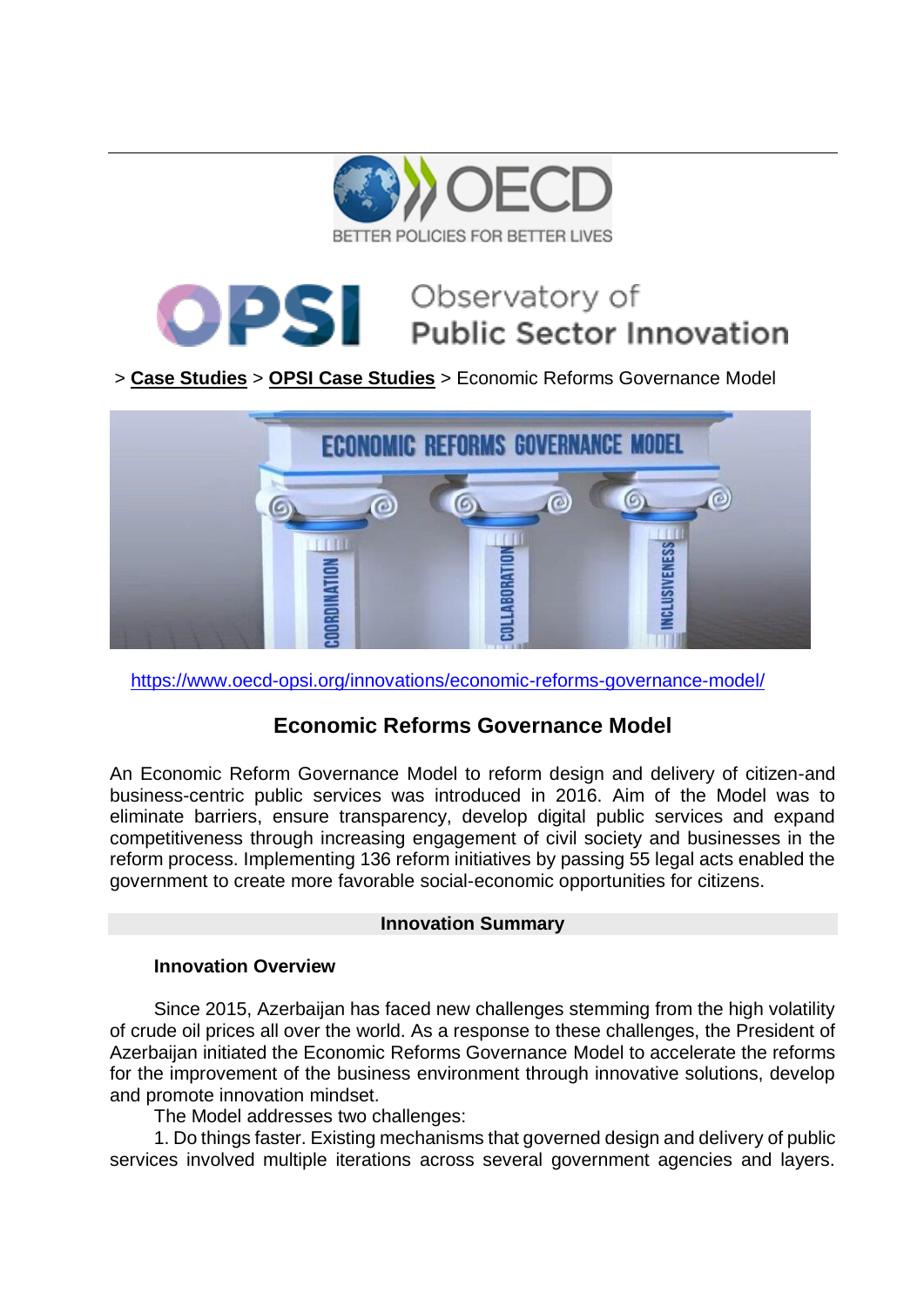Bringing reforms/innovative projects into life through existing mechanisms took a lot of time, despite heavy efforts of all stakeholders.

2. Do things better. Although the Government was eager to listen to the voice of citizens, there was limited room for engaging civil society/citizens actively in design of public services in a structured way. The Model questioned what voices were at the table, who was missing, and how decisions are being made in economic reform management.

In due course, the specific objectives were to initiate a new Reform Model that learns and improves over time and serves as (1) a digital collaboration platform that eliminates coordination failures across government agencies and layers and (2) an inclusive mechanism facilitating citizen-centric public service design and delivery, especially for – women, people with disabilities and elderly– who may have additional difficulties in accessing public services.

New Model is comprised of following key elements under "organization" and "innovative tools" pillars:

(Organization) A commission to coordinate the reform efforts and increase agility of reforms; 19 working groups to increase collaboration and inclusiveness, suggest necessary initiatives for improvement in specific areas.

(Innovative tools) Communication platform; Engagement platform/digital calendar; Analytical benchmarking tool.

The tools were developed by the Center for Analysis of Economic Reforms and Communication to facilitate particular working groups and other users.

1. Communication platform. The platform helps to replace many communication channels with only one digital channel and considerably reduces both the failures and the risk of delays in coordination process. More importantly, it helps to reduce paper usage significantly since all communication among working groups and within commission is conducted digitally.

2. Engagement platform/digital calendar. The Digital Calendar ensures that all stakeholders effected by the reforms are heard and creates an inclusive and collaborative environment to design and push the reforms through innovative manners. The Digital Calendar brings transparency to the operations of the working groups and enables and facilitates public participation and inclusiveness in the decision-making process. As an engagement platform, the calendar aims to foster social inclusiveness in reforms by stimulating public-private dialogue via digital tools. 3. Analytical benchmarking tool. Key function of the tool is to enable convenient comparison in order to evaluate current business environment and find out best practices for potential reapplication. The tool has high capacity of visualization of results, enabling viewing scores in various formats such as bar charts, line charts and column charts as well as exporting data as excel file. During the development of the benchmarking tool, it was inspired by the concept of a global benchmarking jointly launched by the IMF, CIAT, IOTA and the OECD.

Equipped with above-mentioned tool the Model is an innovation in reform design because:

(Agility) The tool enables users to quickly analyze the current state of business environment in their respective field without a need to refer to different indices/reports. The tool also enables users to save time on such analysis via fast and convenient data collection and visualization options. (Accountability) The tool is open to public, similarly the targets of working groups of the Commission are also publicly available in the platform. Hence anyone can review the reports and judge the success of specific working group against their objectives. (Inclusiveness) everyone can use the tool to analyze the current state, strengths and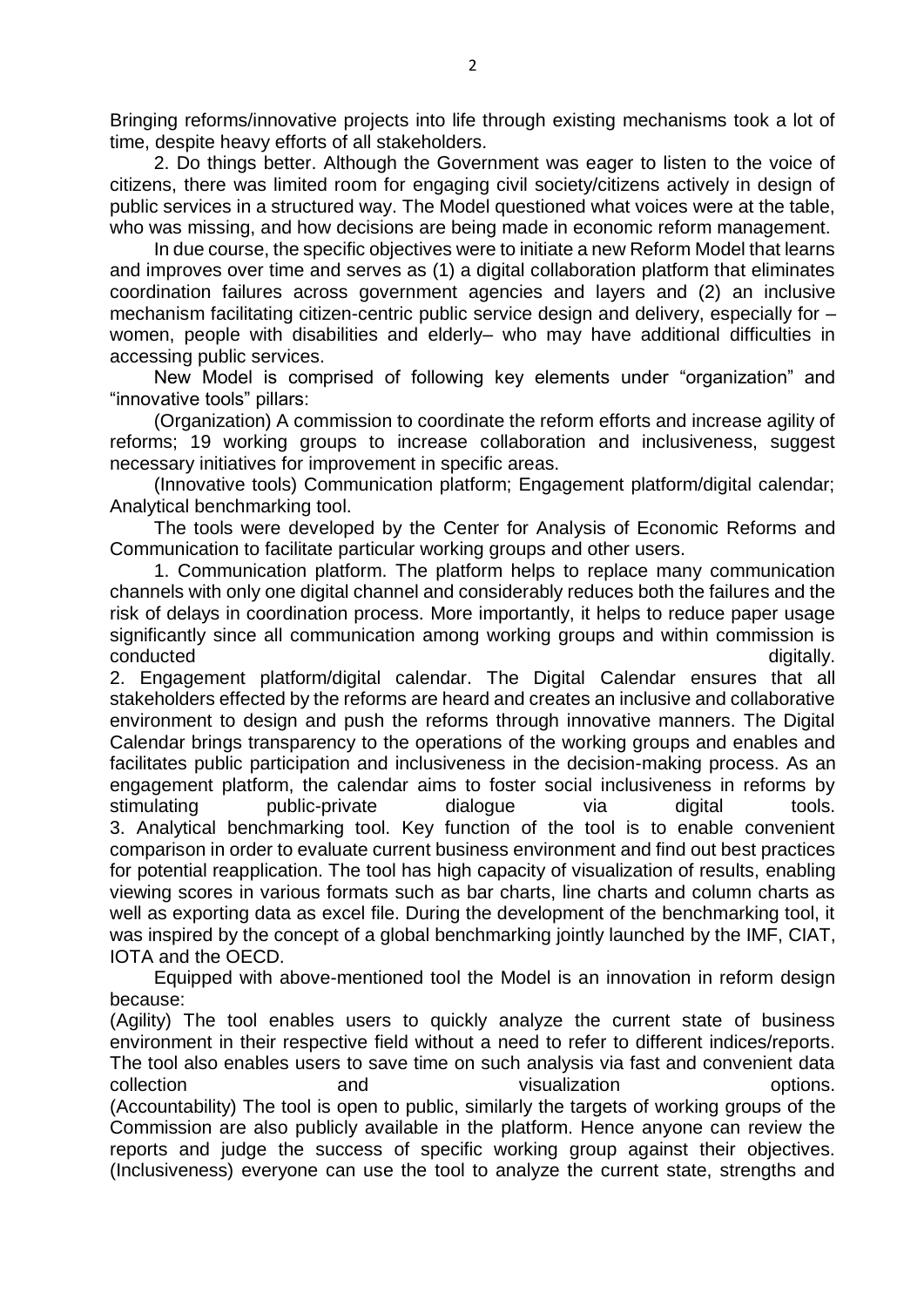development areas of the country. Using this user-friendly tool in combination with engagement platform, citizens can analyze particular areas and submit their ideas accordingly;

(Predictability) The tool enables to define the investment attractiveness of the country in international and regional context. Assessment of countries' reform practices and strategies based on real analysis provides great opportunity to evaluate the sustainability and volatility in the investment environment.

(Global usability) Free incentive-based tool is open for global use and it can significantly affect the agility in analysis benchmarking of business environment in other countries.

## **Innovation Description**

## **What Makes Your Project Innovative?**

The Model is innovative for the following reasons:

- Communication platform developed in Azerbaijan was the first such solution;

- Engagement platform allowed convenient feedback & idea submission from public;

- Benchmarking tool, introduced for analytical information support for reform and investment related decision makings;

- The institutional framework established a bridge among institutions, thus driving capability building and collaboration and faster alignment among institutions;

- Introduced agile working principles in the reform process which strengthened and accelerated reforms;

- Introduced Predictive Impact Analytics of all legal acts based on a new mechanism that combined the elements of RIA.

- Moreover, the Model cultivates innovation mindset for all team members as they continuously brainstorm on innovation reforms. This also helps to drive collaboration and innovation mindset within institutions with the aid of members who play the role of change agent.

# **What is the current status of your innovation?**

During the last 4 years the Model passed through 3 phases: establishment (2016- 2017), progression (2017-2018) and innovation phases (2018-2019). In the 1st stage the core of the Model was designed, and implementation started. During 2nd phase, implementation of operational plans started, and all the parties worked intensely on reforms. In the innovation phase which declared as environmentally-friendly stage, many digital platforms and analytical tools were launched, such as benchmarking, "Public-Private Dialogue" Platform, communication platform that helped to further increase the coordination and efficiency. Finally, the most recent innovative tool is the Digital Calendar (https://azranking.az/en/protocols-announcements) launched with the objective to increase public participation and transparency. Innovation phase proved to be important in ensuring the sustainability and continuous development of the Model itself. The Center is also focused on reforming the Model itself ongoingly.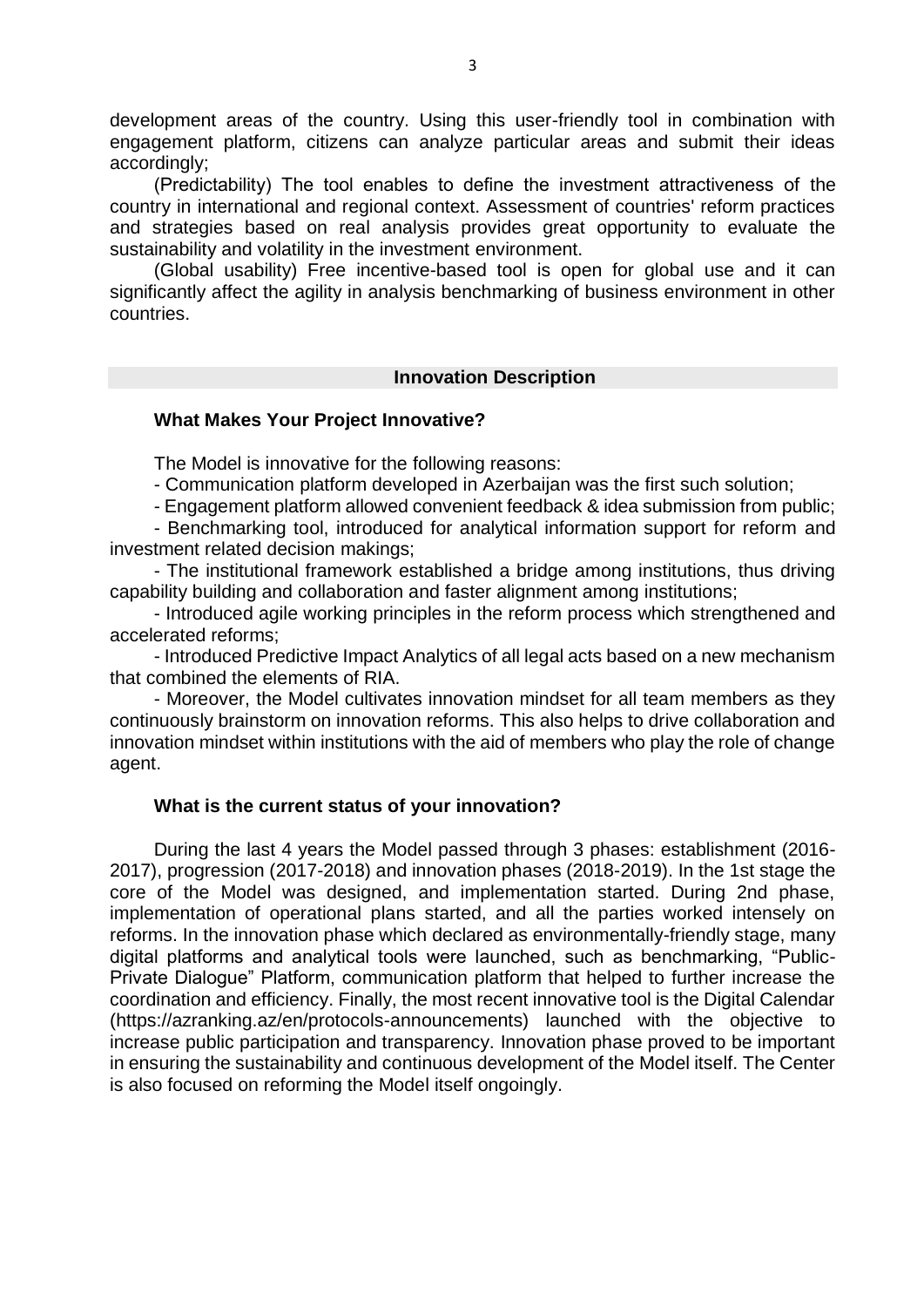#### **Innovation Development**

#### **Collaborations & Partnerships**

The Model was developed with close engagement of the Presidential Office, the Center for Analysis of Economic Reforms and Communication and related Institutions. This cooperation has helped to design an institutional framework to take the agility of reforms to the next stage and develop innovative tools. More than 300 participants from 36 government agencies, private sector, academia and civil society (41 NGOs) collaborate on voluntary basis within Public-Private Dialogue Platform.

#### **Users, Stakeholders & Beneficiaries**

Below are the main beneficiaries:

- Citizens: providing everyone with equal access to improved public services;

- People with disabilities and elderly: digitalizing public services facilitated convenient utilization of public services without a need to visit institutions physically;

- Civil society: to be directly involved in the reform process;

- SME owners: improvements in public services were targeted at removal of barriers, reduction of burden and creation of opportunities for business.

#### **Innovation Reflections**

### **Results, Outcomes & Impacts**

Since launch, the Model involved 300+ people who spent 789K work-hours, attended 627 meetings to design 136 initiatives and pass 55 legal acts, and improvement in several aspects were achieved:

– Economically, the reforms paralleled sustainable GDP growth (38 billion USD in 2016 to 47 billion USD in 2018), 33% increase in non-oil exports between 2016-2018 and a growing number of new businesses by year that doubled between 2016-2019;

– On social aspect, the Model helped to provide equal services to all groups of population. For instance, easier process for establishing a new business resulted in twice more businesses established by females in 2019 compared to 2016;

– Environmentally, the Model helped to reduce paper use despite increasing communication. Introduction of communication platform and establishment of digital journeys in most reforms (e-procurement, e-court) helped to significantly reduce paper usage. A separate evaluation of the Model was conducted by McKinsey & Company.

#### **Challenges and Failures**

1. Need for improvement of reform experience was an obstacle at the beginning: Organized trainings, enabled knowledge sharing and introduced digital benchmarking tool to guide working group members;

2. People raised concerns regarding the applicability and effectiveness of the new Model: Constantly educated people, monitored their activity and replaced inactive members;

3. No digital tools existed to facilitate feedback from public: Designed a digital engagement tool enabling convenient feedback via web-platform;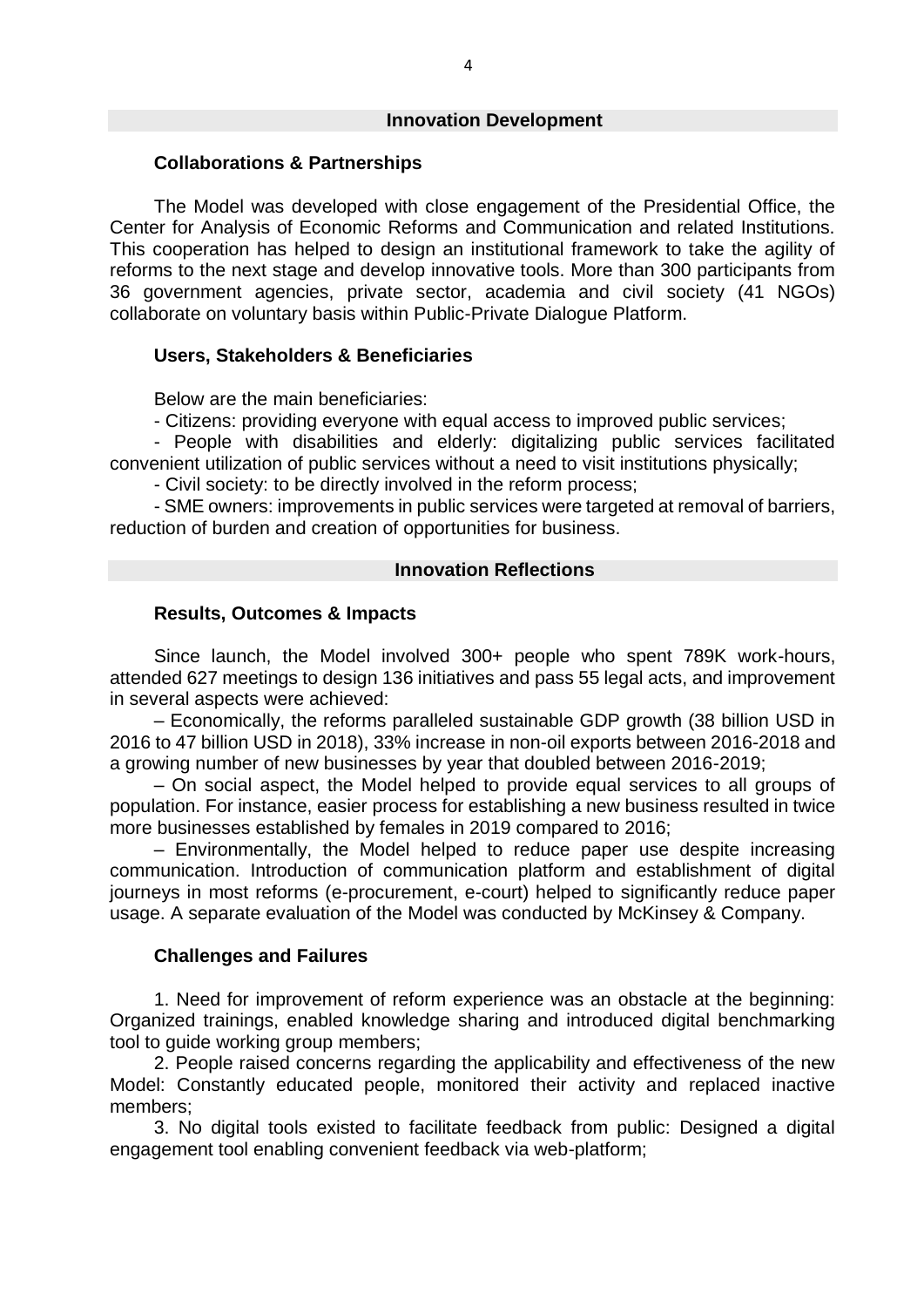4. No electronic infrastructure existed to facilitate communication process as number of people involved in the Model increased: Launched a digital communication platform;

5. Concerns on financing and need for budgetary allocations: Teams are designated from existing institutions which results in almost no incremental costs, enabling the Model to be financially sustainable. So far, the use of existing resources are maximized at all levels.

# **Conditions for Success**

The low-cost/high-impact nature of the Model has proved its efficiency and success by fulfilling the following conditions:

(Effective coordination) ensure the efforts are coordinated in a more sustainable way and each reform can build upon the learnings of previous reforms. Have a responsible institution in charge of coordination of reform efforts;

(Continuous collaboration) efficiently bring reform teams from relevant institutions together and set a process enabling their continuous mutual and collaborative work based on enthusiasm, motivation and creativity;

(Agile institutional framework) take the agility in the design and implementation of government reforms to improve business environment to the next stage via sustainable institutional framework;

(Inclusiveness) increase engagement of citizens, civil society organizations and businesses in the reforms process;

(Innovation and technology) ensure innovation is an indispensable part of the process across all above pillars.

#### **Replication**

Inclusiveness and innovative tools of the Model increase its potential to be replicated on local and global levels. Emerging economies face challenges in the reform process because of limited reform experience, lack of innovative tools to facilitate coordination and regular analysis. Due to this, the Model can be free of charge replicated in other countries with minor adjustments to accelerate reforms. Initial discussions are in progress with several countries, including Afghanistan, Kenya and, Uganda for the reapplication of the Model. Furthermore, IFC vice-president Hans Peter Lankes, during his visit to Azerbaijan in September, 2019, informed his intention to promote it for reapplication in other countries. On local level, several institutions (e.g. AzerSu OJSC, AzeriGas PU) have already started adapting and replicating certain elements of the Model. There are many examples of the working group members who, inspired by the Model's success, initiated reforms in their institutions.

#### **Lessons Learned**

Certain lessons learned through this journey are particularly important in terms of re-applicability of the Model in other contexts:

- Changing the mindsets of people took time but was the most important enabler of success;

- Collaborative work of representatives of different institutions helped achieve things much faster;

- The novelty of the management style (involving diagnostics, implementation and impact analysis for each topical working group) caused concerns among people at the